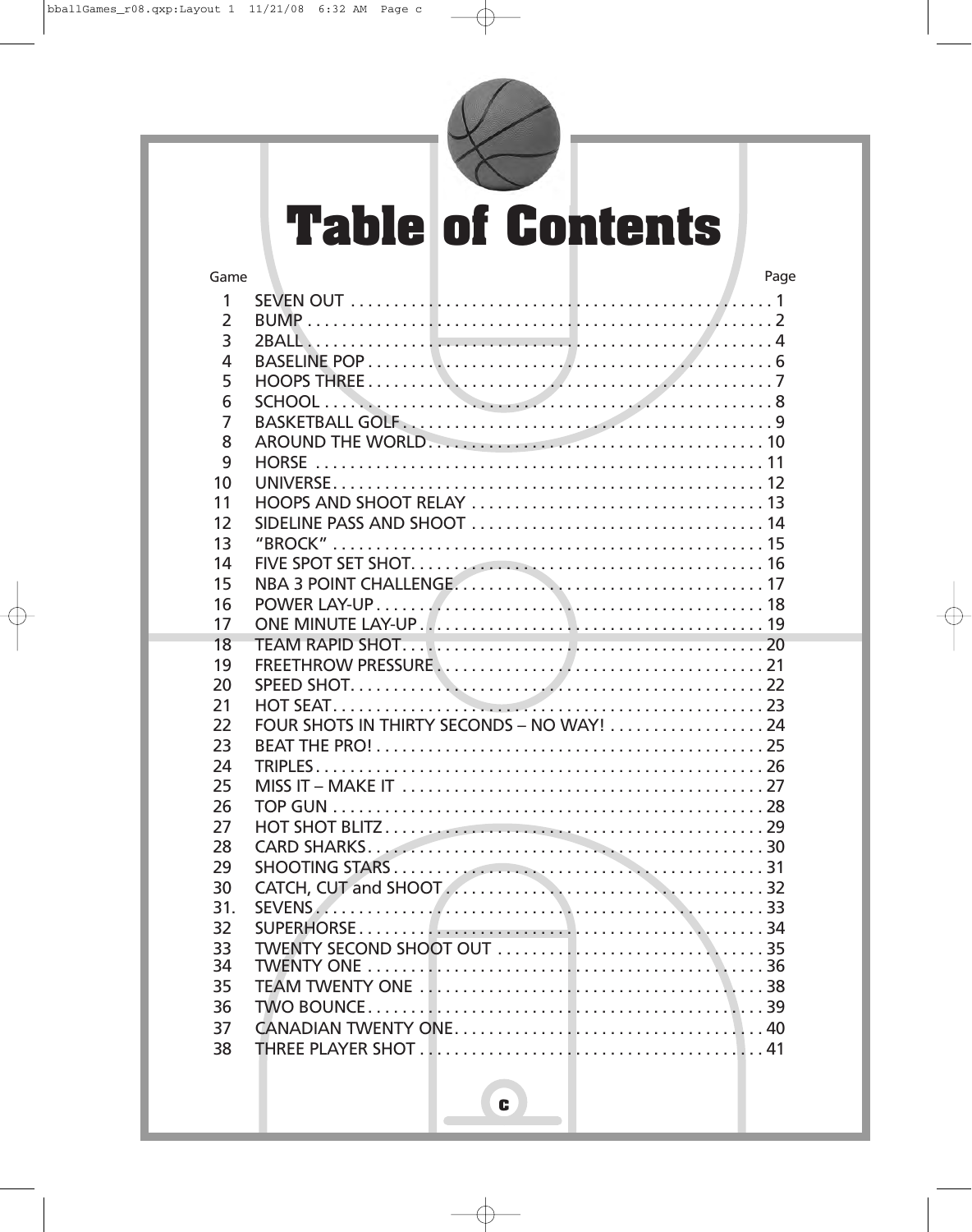

#### Game Page

| 39 |                                                                                                                                                                                                                                  |
|----|----------------------------------------------------------------------------------------------------------------------------------------------------------------------------------------------------------------------------------|
| 40 |                                                                                                                                                                                                                                  |
| 41 |                                                                                                                                                                                                                                  |
| 42 |                                                                                                                                                                                                                                  |
| 43 | AROUND THE WORLD FREE THROWS  46                                                                                                                                                                                                 |
| 44 |                                                                                                                                                                                                                                  |
| 45 |                                                                                                                                                                                                                                  |
| 46 | LAY IN – STAY IN $\ldots$ is a set of the set of the set of the set of the set of the set of the set of the set of the set of the set of the set of the set of the set of the set of the set of the set of the set of the set of |
| 47 |                                                                                                                                                                                                                                  |
| 48 |                                                                                                                                                                                                                                  |
| 49 |                                                                                                                                                                                                                                  |



#### **BONUS COURT COVERAGE**

| <b>B1</b>            |                                                                                                                  |
|----------------------|------------------------------------------------------------------------------------------------------------------|
| <b>B<sub>2</sub></b> |                                                                                                                  |
| <b>B3</b>            |                                                                                                                  |
| <b>B4</b>            |                                                                                                                  |
| <b>B5</b>            |                                                                                                                  |
| <b>B6</b>            |                                                                                                                  |
| <b>B7</b>            |                                                                                                                  |
| B <sub>8</sub>       | STARTS AND STOPS DRIBBLE <b>STARTS</b> AND STARTS AND STOPS DRIBBLE                                              |
| <b>B9</b>            | KNOCK DOWN $\ldots$ $\ldots$ $\ldots$ $\ldots$ $\ldots$ $\ldots$ $\ldots$ $\ldots$ $\ldots$ $\ldots$ $\ldots$ 63 |
| <b>B10</b>           |                                                                                                                  |
|                      |                                                                                                                  |

**d**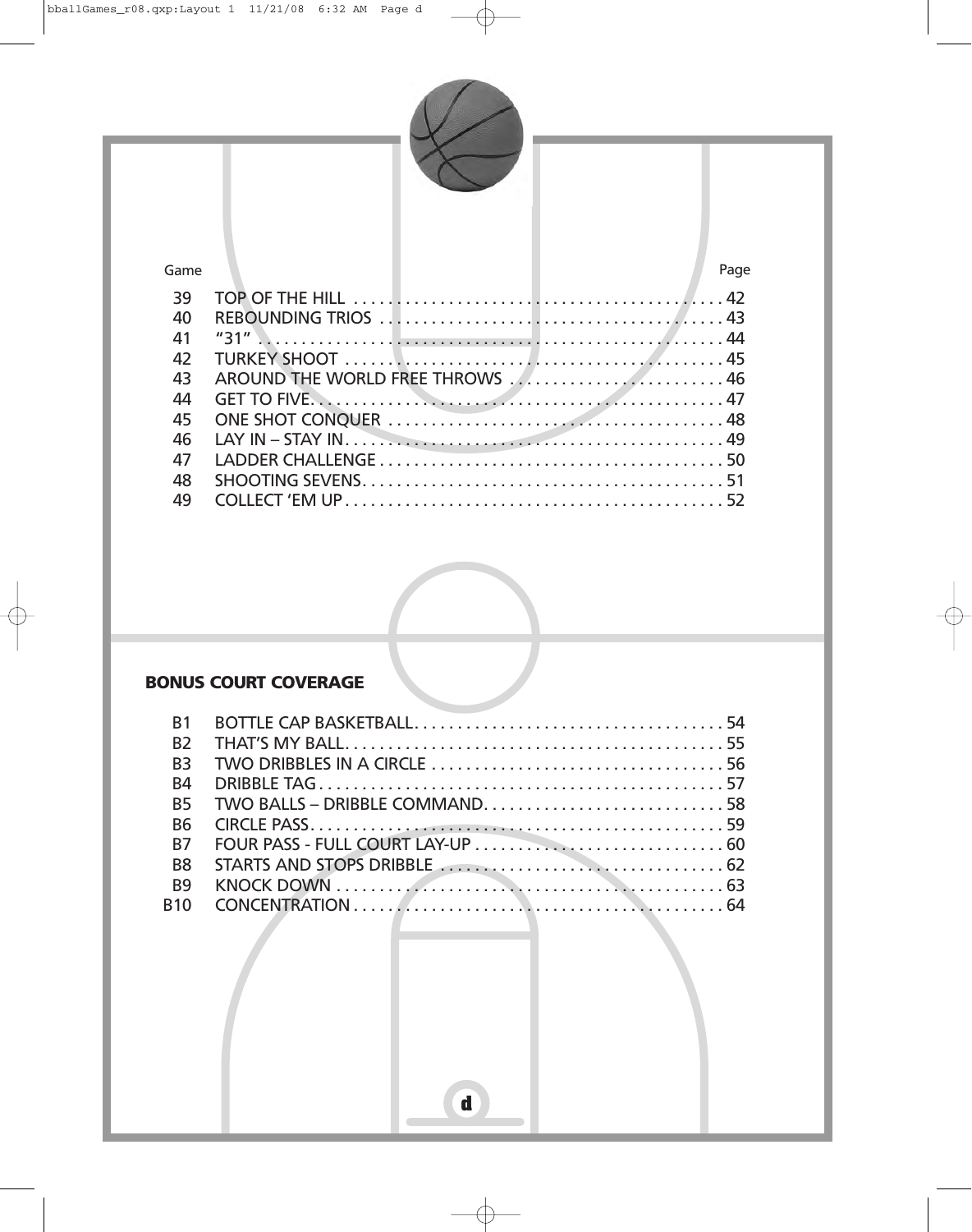

**Object:** Players play with a partner to score as many points as possible.

**Number of Players:** In many intramural programs that run 2Ball, the more players the better. Because each game only lasts one minute the number of players is unlimited and there's lots of cheering for friends and classmates.

# **How to Play:**

- A number of years ago, Basketball Canada and Gatorade sponsored a shooting competition called NBA 2Ball. It came with rubber mats marked with numbers, music and lots of promotion. Unfortunately, the program run through Basketball Canada no longer exists, however, its simple to run and extremely popular.
- The illustration below shows one possible layout for 2Ball. If you don't have numbered mats, use hula hoops and cones to indicate the point value of each shot.
- Teams of two players shoot alternately in the one minute time limit to score as many points as possible.

### **Some Considerations:**

- Encourage players to follow their shot and get their own rebound. This allows their partner to get ready.
- Allow a limited number of shots per marker or have rules that state players must shoot from a different marker each time.